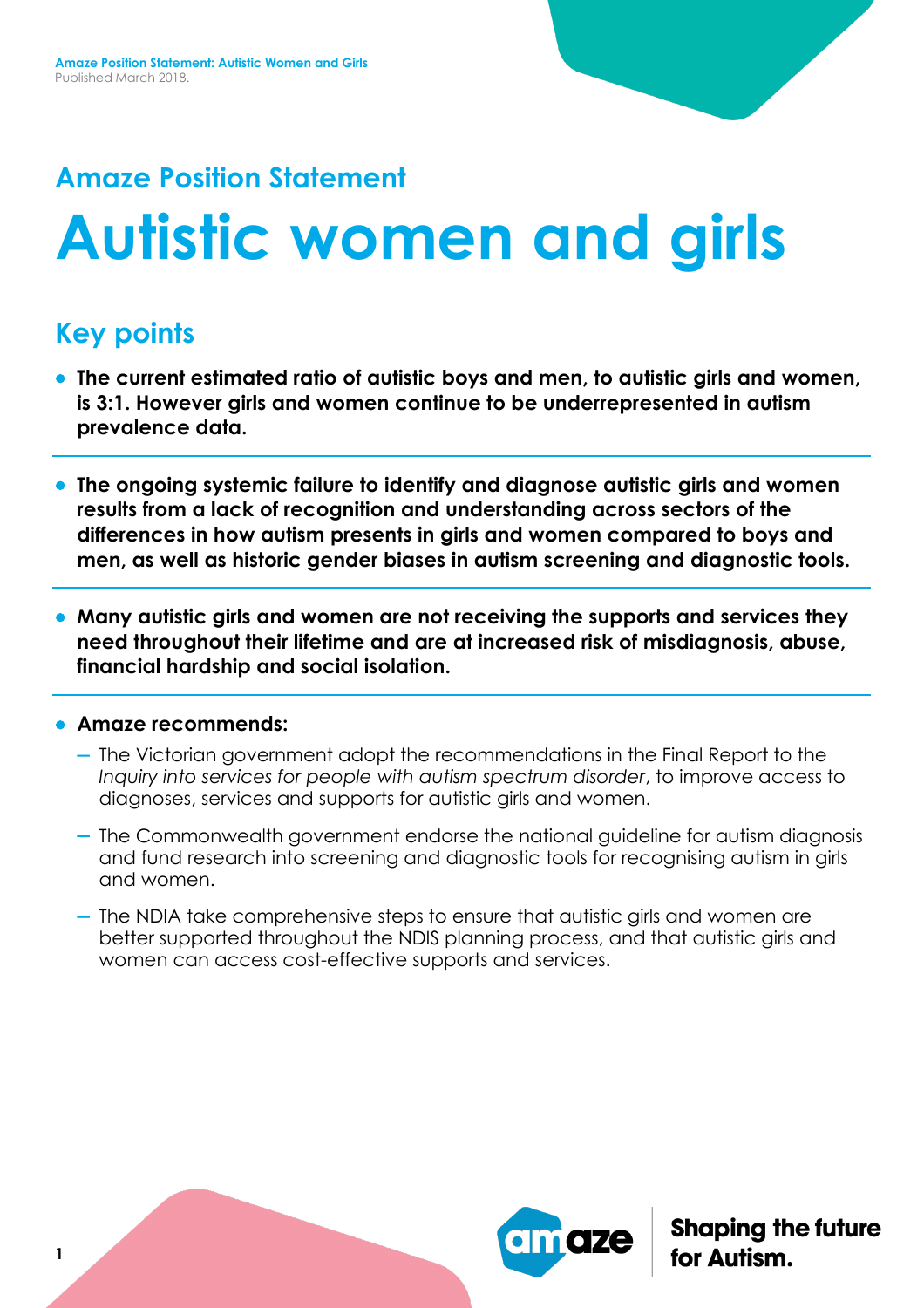### **1. Background**

The estimated ratio of autistic boys and men to autistic girls and women varies significantly between studies, with estimates ranging from 1.33:1 to 16:1.**[1](#page-10-0)** The average and most regularly reported estimate is a ratio of 4:1 autistic boys and men to autistic girls and women.**[2](#page-10-1)** However, a recent meta-analysis of prevalence studies conducted since 1994 found that the ratio is closer to 3:1.**[3](#page-10-2)** Variations in the boys and men to girls and women ratio are consistently reported according to cognitive ability, with a wider ratio estimated for autistic boys/men to autistic girls/women with an average or above average IQ (5.5:1), compared to boys/men and girls/women with a moderate to severe intellectual disability (2:1).**[4](#page-10-3)**

It is widely accepted that autistic girls and women (particularly without an intellectual disability) are likely to be underrepresented in the data, primarily due to the different ways in which their autistic characteristics can present, compared to autistic boys/men, and historical gender biases in autism screening and diagnostic tools.**[5](#page-10-4)**

There is emerging evidence that autistic people may be represented in greater numbers in asexual and transgender communities, compared with the general population.**[6](#page-10-5)** Any references to girls and women in this position statement include transsexual and transgender girls/women.

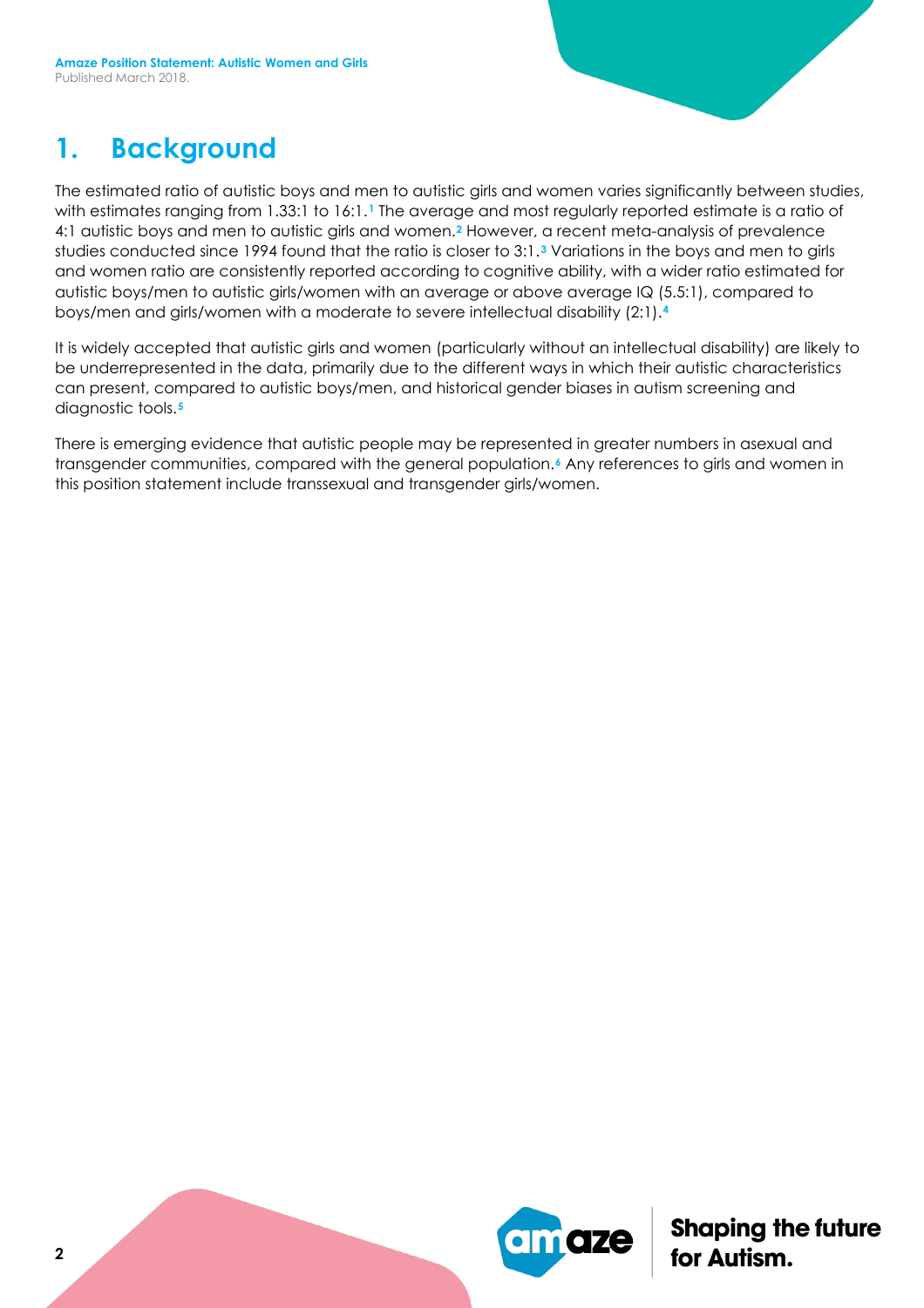### **2. Current experiences**

Women, and the parents and carers of girls, face numerous barriers when seeking an autism assessment and diagnosis, supports and services across their lifetime.**[7](#page-10-6)** As a result, autistic girls and women can face discrimination in many aspects of life and may be at increased risk of violence and abuse. The social and economic impacts to autistic girls and women, their families and the community are significant.

#### **a. Failures to recognise the differences in presentation between autistic girls/women and boys/men**

The failure to identify and diagnose autistic girls and women largely results from a lack of knowledge, particularly among health and education professionals, of how autism can present in autistic girls/women, compared to autistic boys/men.**[8](#page-10-7)** In particular, concerns raised with General Practitioners by parents of girls are often dismissed, leading to later referral, assessment and diagnosis.**[9](#page-10-8)**

Studies examining the presentation and true representation of autistic girls and women are limited. Within the available evidence, there is substantial variation in findings regarding differences in autism severity, and the differences in autistic characteristics, between autistic boys/men and girls/women.**[10](#page-10-9)** However, many studies have found that:

- Autistic girls and women (particularly without a co-occurring intellectual disability) are often are unable to obtain a diagnosis of autism, as they have better capabilities to cope in the short term, imitate social skills and adapt or suppress some of their autistic characteristics (including during assessment/diagnosis).**[11](#page-10-10)** Autistic women report that in the long term these techniques are exhausting and cannot be sustained for long periods of time.**[12](#page-10-11)**
- Autistic girls/women can appear to have stronger language and social communication skills than autistic boys/men (particularly in the early years due to echolalia), although girls/women often have greater difficulties forming and maintaining friendships than autistic boys/men.**[13](#page-10-12)**
- Special interests and atypical play in autistic girls can differ to autistic boys and be much more subtle. For example, girls are more likely to engage in imaginative play and their special interests are more likely to be similar to the interests of same age peers. However, the intensity, purpose and way they approach their imaginative play and special interests, such as through scripting play and imitating the play of others, may be very different from their peers.**[14](#page-10-13)**
- Autistic girls and women are often more likely to internalise their anxiety or be able to verbalise their emotions, resulting in them being less likely to externalise their emotions or resort to physically aggressive behaviours.**[15](#page-10-14)** In the absence of externalised emotions or physical aggression, girls and women may be less likely to be referred for diagnostic assessment. Consistent with gender stereotypes, girls are often simply labelled as shy or as having a passive personality.**[16](#page-10-15)**

The prevalence of mental health conditions, such as anxiety and depressive disorders, are higher among autistic girls/women that autistic boys/men.**[17](#page-10-16)**

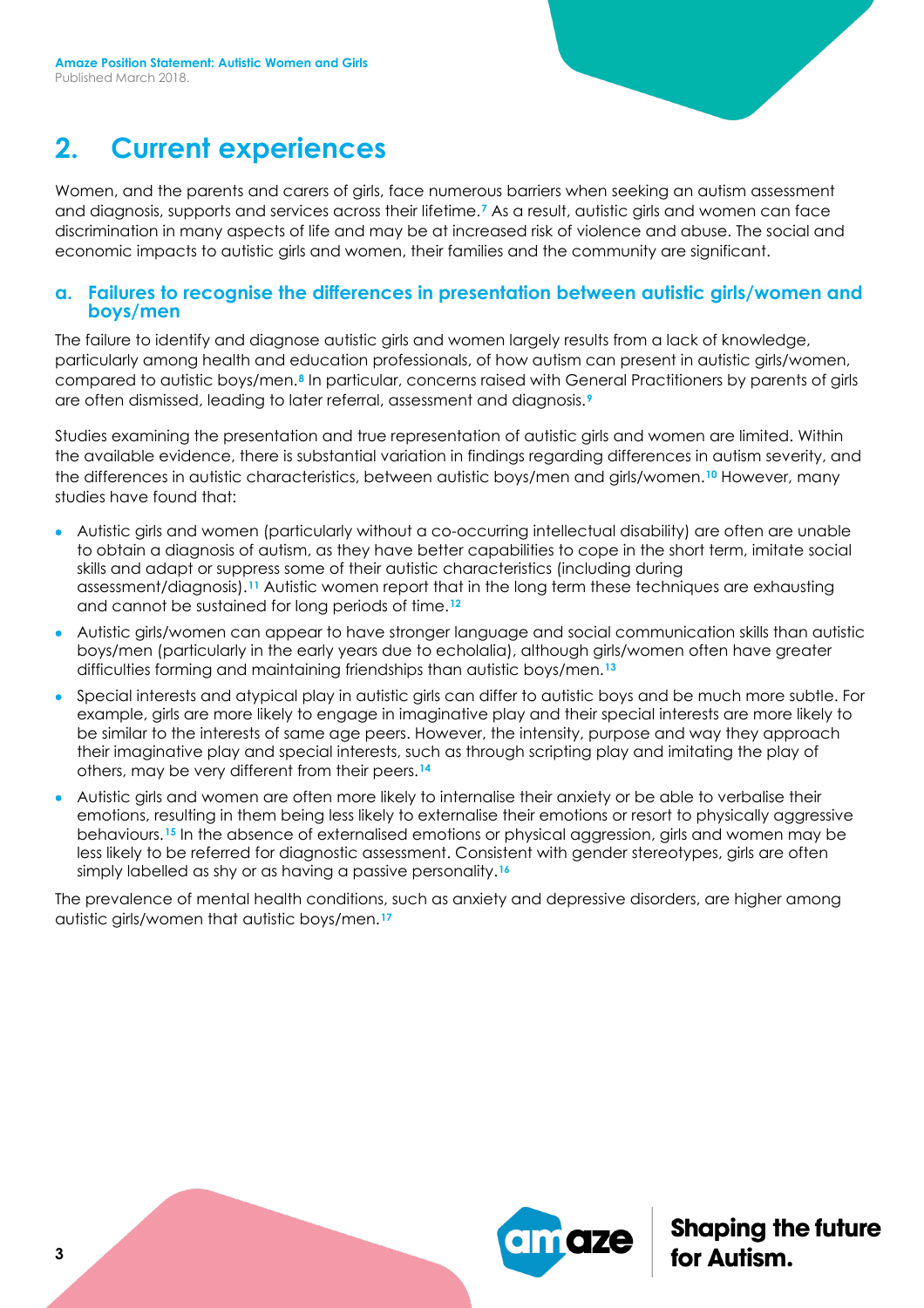### **b. Gender biases in autism screening and assessment tools**

There is evidence that girls and women with equivalently high levels of so called 'autistic-like traits' are less likely than boys and men to meet the diagnostic criteria for autism.**[18](#page-10-17)** Recent surveys suggest that girls are on average being diagnosed later than boys (often requiring numerous assessments) and are often not diagnosed until adolescence or adulthood. **[19](#page-11-0)**

As discussed above, this is largely due to a lack of recognition and understanding of the differences in how autistic boys/men and autistic girls/women present. However, historical gender bias in screening and assessment tools is also a key factor.**[20](#page-11-1)**

There is evidence that commonly used autism screening and diagnostic tools (such as the Autism Diagnostic Observation Schedule [ADOS] and the Autism Diagnostic Interview–Revised [ADI-R]), reflect a presentation more commonly found in boys/men than girls/women, and may lack the sensitivity and specificity required to identify autistic characteristics in girls/women.**[21](#page-11-2)** The latest revision of the criteria for diagnosing autism in the Diagnostic and Statistical Manual of Mental Disorders (DSM-5), is accompanied by a statement that girls with autism might not be diagnosed due to gender differences, and that "girls without accompanying intellectual impairments or language delays may go unrecognized, perhaps because of subtler manifestations of social and communication difficulties". However, studies to date have failed to find and that the application of the DSM-5 criteria identifies autistic girls or women any more (or less) reliably than DSM-4. **[22](#page-11-3)**

As a result of not being diagnosed, or a late diagnosis, many autistic girls are missing out on funding and appropriately tailored early intervention services.**[23](#page-11-4)** It is well established that intensive early intervention support for autistic children is key to increasing their developmental trajectory over their lifetime, allowing them to be as independent as possible and participate to their full potential in education, employment and their community.**[24](#page-11-5)** Furthermore, autistic girls and women wrongly diagnosed with other conditions, such as learning disabilities, anxiety and/or eating disorders, may be undergoing unnecessary interventions and/or taking unnecessary medications.**[25](#page-11-6)**

Many school aged girls that have been diagnosed with autism often fail to meet the criteria for school based funding (for an aide and/or other supports) due to their language skills and/or lower levels of disruptive behaviour. Teachers are also failing to recognise and accommodate the potentially different learning needs and executive functioning challenges of girls, which can lead to frustration and anxiety, as well as suspension and exclusion.**[26](#page-11-7)**

Many intervention programs and approaches are designed with the stereotypically male characteristics of autism in mind. Social skills groups, community groups and other group based interventions will often be populated by significantly more boys/men than girls/women.**[27](#page-11-8)** However, the barriers to, and development of, communication and social skills in autistic girls/women can be very different to that of autistic boys/men, with significant implications for the design and implementation of intervention programs.**[28](#page-11-9)** While there are some emerging interventions and social groups for autistic girls and women, such as Yellow Ladybugs, they are not widely available or capable of supporting large numbers of girls or women.**[29](#page-11-10)** Little support is available for autistic women diagnosed later in life.**[30](#page-11-11)**

Furthermore, many autistic women are not diagnosed until their children are diagnosed with autism.**[31](#page-11-12)** Autistic mothers can face particular challenges and require specific supports, particularly in relation to executive functioning (i.e. in task planning and completion, impulse control and self-regulation).**[32](#page-11-13)** In the absence of support, autistic mothers can experience stigma, social isolation, anxiety and depression. A lack of understanding by health professionals and the broader community of the different ways autistic mothers may approach motherhood can lead to women feeling that their parenting approaches are less valid or

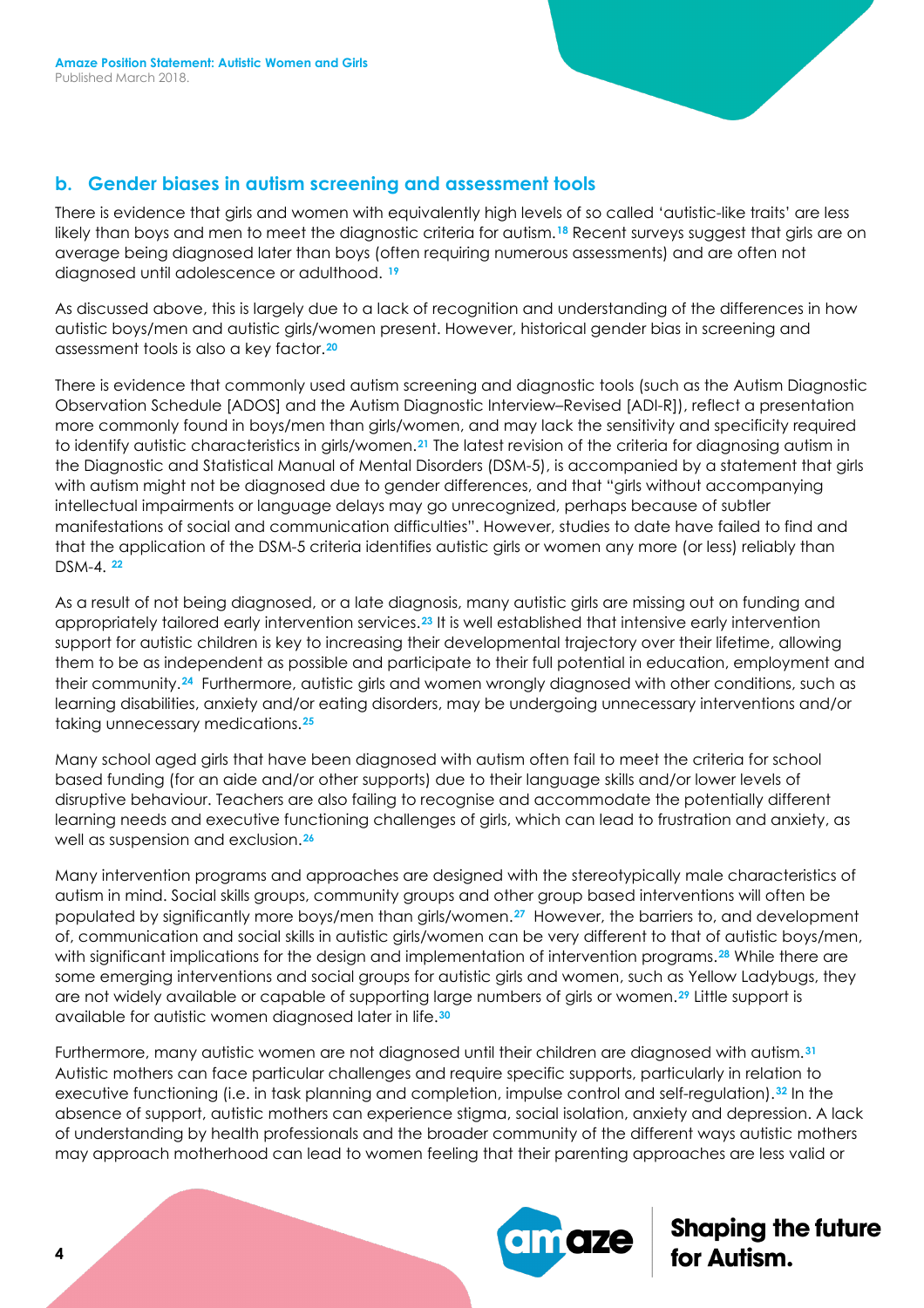inappropriate.**[33](#page-11-14)** Autistic mothers have also reported a range of difficulties, and lack of understanding and support from planners, when advocating for themselves or their children in relation to the National Disability Insurance Scheme.**[34](#page-11-15)**

Into adulthood, autistic women can experience challenges in workplaces that lack understanding and/or fail to make the adjustments necessary to enable full workplace participation (such as adjustments to support executive functioning or sensory needs).**[35](#page-11-16)** It has also been reported that Disability Employment Services can lack an understanding of autism in women and how this may impact the process of seeking employment, attending interviews and retaining employment. Disability Employment Services and employers also often fail to recognise the strengths and skills of autistic women, such as visual thinking and attention to detail, and the valuable contribution they can make in the workforce.**[36](#page-11-17)**

#### **c. Discrimination against autistic girls and women, and risk of abuse**

Autistic girls and women can be extremely vulnerable if they have difficulty understanding social relationships and/or the real intent behind what people say or do, particularly in relationships and when engaging in social media.**[37](#page-11-18)** Autistic girls and women may also be at increased risk, compared to girls and women generally, of bullying, verbal abuse and violence across their lifetime (dependence on others to communicate also increases vulnerability and may reduce reporting).**[38](#page-11-0)** Women, particularly women that remain undiagnosed, are often unable to access adequate protection or appropriate supports.**[39](#page-11-19)** Indications of violence against autistic girls and women may also be difficult to identity and will often be misconstrued by health professionals, and professionals and staff across other sectors, as characteristics of their autism or co-occurring conditions.**[40](#page-11-20)**

#### **d. The impacts on individuals, families and the community**

The failure to diagnose and support autistic girls and women is having a significant impact on these girls and women, their families and the community as a whole.**[41](#page-11-21)** Many autistic women report that due to a lack of support and compassion throughout their lives (from school, to employment and other areas of life) they have always felt different and been unable to understand why.**[42](#page-11-22)** As discussed above, women are more likely to have one or more co-occurring mental health condition. Autistic girls/women also appear to be more socially isolated and without peer support than autistic boys/men, struggling with friendships and social activities throughout their lifetime.**[43](#page-11-23)**

The costs to families paying for numerous assessments to inform diagnostic evaluations, funding early and ongoing intervention and seeking support for co-occurring mental health conditions can also be significant.**[44](#page-11-24)** Parents report difficulties accessing their local community and feeling socially isolated.**[45](#page-11-25)** The social costs to governments and the wider community of autistic girls and women being unable to access the support they need can be estimated to be in the billions. In 2011, the annual economic costs of autism in Australia was estimated between \$8.1 billion and \$11.2 billion, with the most significant costs arising from reduced employment and the cost of informal care for autistic adults.**[46](#page-11-26)**

Many women who have received an autism diagnosis in adulthood have expressed feelings of selfacceptance and relief on finally understanding why they always felt different and knowing that there are like people out there. Being able to connect with other autistic women through autistic women's networks and being able to finally access appropriate services has been life changing for many autistic women (including by creating a sense of belonging in the autistic community and improving mental health).

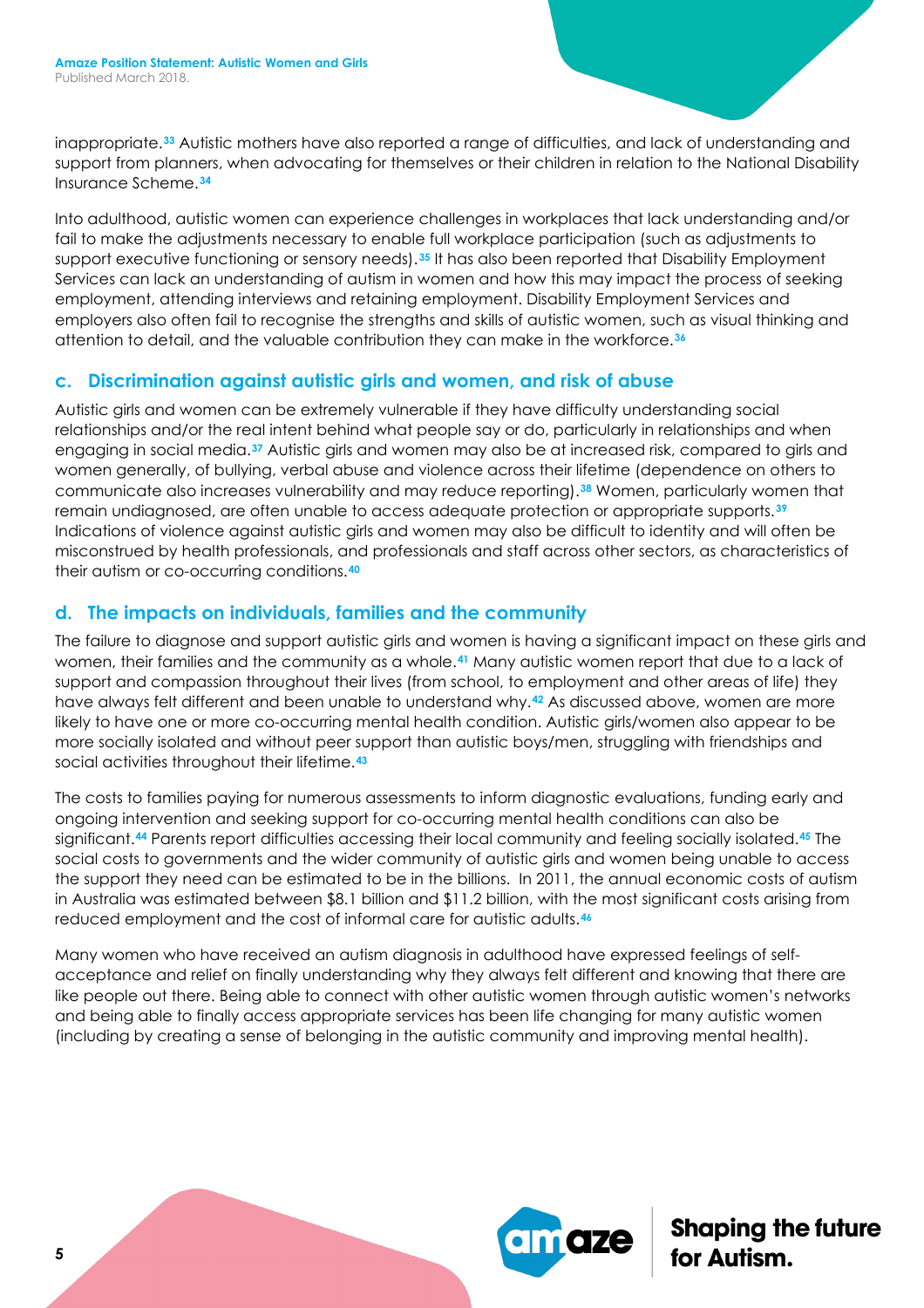### **3. Next steps.**

In June 2017, the Victorian parliament released its Final Report from its *Inquiry into services for people with autism spectrum disorder*.**[47](#page-11-27)** In its Final Report, the Victorian parliament recognised many of the current barriers to autistic girls and women accessing an autism diagnosis and appropriate services and support in Victoria. Among the Final Report's 101 recommendations, it recommended that the Victorian government update its State Autism Plan and specifically provide for girls and women in that plan. It also recommended that the Victorian government ensure that:

- when developing policies, programs, services and supports for people with autism, or impacting on people with autism, the Victorian Government, local governments, all service providers and professionals consult and engage with people with autism, their families and advocates.
- training and professional development is provided to health professionals diagnosing autism in the recognition of how girls present with autism, including gender specific behaviours and symptoms;
- training and professional development in autism is provided to teachers to understand how girls with autism present, and the learning needs of girls with autism;
- it advocate to the National Disability Insurance Agency (NDIA) to provide grant funding opportunities to community groups that specifically offer support programs and activities to girls and women with autism (such as Yellow ladybugs and The Sisterhood Society Australia); and
- any employment strategy (recommended to be developed under the updated State Autism Plan) make specific provision for the needs of autistic women.

Amaze welcomed the Victorian government's commitment in December 2017, in response to the Victorian Parliament's recommendations above, to develop a State Autism Plan and work with the autism community "to develop mentoring, peer support, advocacy and social opportunities" for autistic girls and their families.**[48](#page-11-28)**

Amaze is strongly advocating to the Victorian government to adopt all of the recommendations in the Victorian Parliament's report. However, as a first step, equal numbers of autistic women and men (including transgender) and families and carers of autistic girls/women and boys/men should be consulted about their experiences, needs and barriers to support and services.

In September 2017, Australia's Cooperative Research Centre for Living with Autism (Autism CRC) released Australia's first draft national guideline for autism diagnosis (developed by Autism CRC in collaboration with the NDIA).**[49](#page-11-11)** The Guideline aims to create greater consistency in diagnostic practices across Australia. The draft guideline highlights different presentations among autistic girls/women compared to autistic boys/men, the importance of diagnosis to autistic girls/women and their families and advises all professionals involved in autism assessments to consider the individual's behavioural presentation and needs in comparison to other individuals of the same gender (rather than comparing girls/women to the stereotypical male presentation). It also highlights the evidence that trans or gender diversity is more common in autistic people, compared to the broader population, and recommends that professionals involved in autism assessments have a good understanding of gender diversity, and its potential impact on the individual's behavioural presentation and needs.

Amaze would also welcome the ongoing review of screening and diagnostic criteria to ensure they are appropriately adapted to girls and women. Current steps to develop new screening and assessment tools should be encouraged. For example, Professor Tony Attwood and colleagues are continuing to build the validity and robustness of their *Questionnaire for Autism Spectrum Conditions (Q-ASC)*, developed in 2011 as a screening tool with greater specificity to diagnose girls and women (without intellectual disabilities). **[50](#page-11-29)** There is also evidence that the *Autism Spectrum Screening Questionnaire (ASSQ) – Revised Extended version* (2011) may be more sensitive to autistic girls and women and better able to discriminate between autistic and non-autistic girls and women. Further research into these tools is encouraged, in coordination with

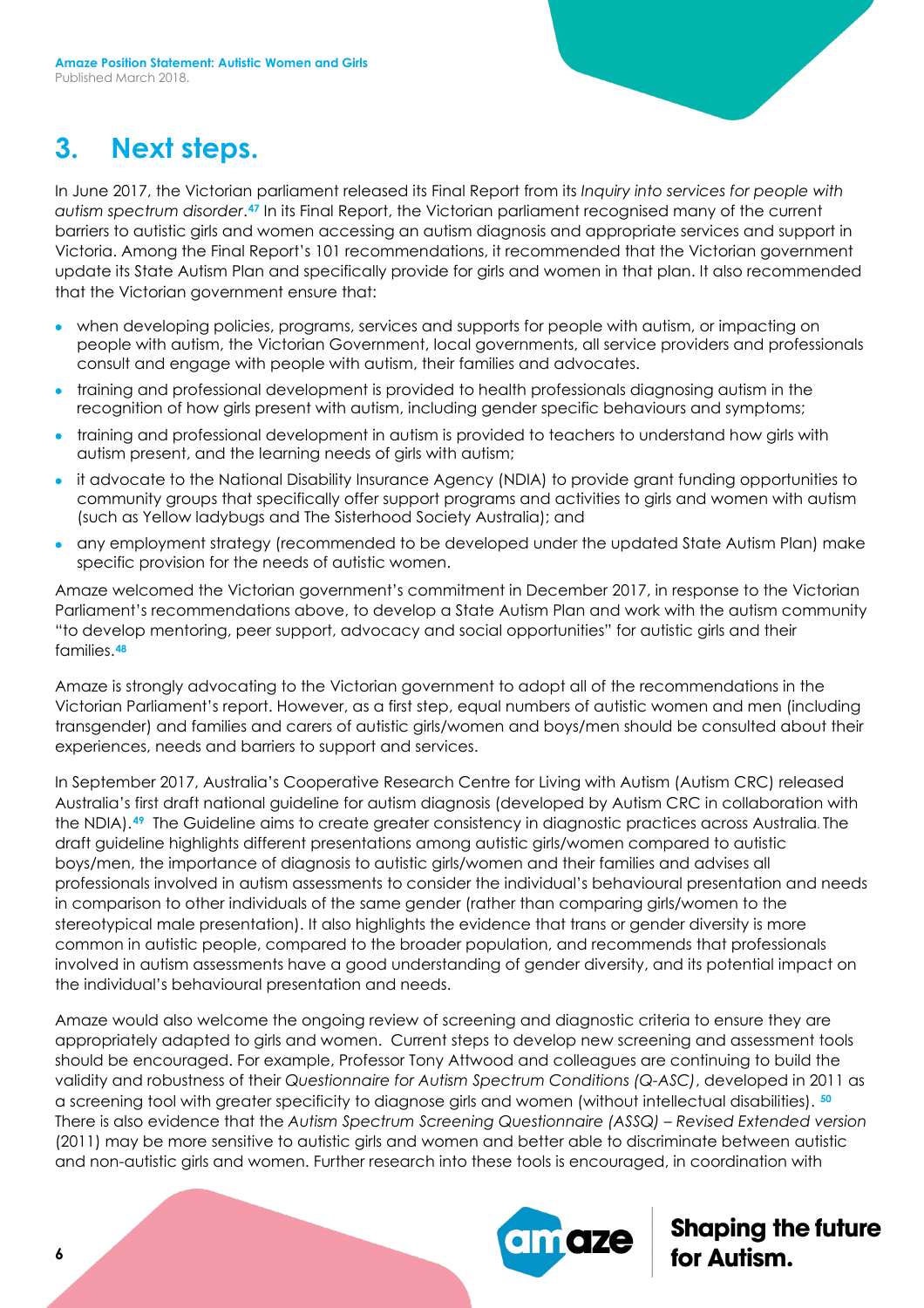studies evaluating the sensitivity of DSM-5 criteria to autistic girls and women.**[51](#page-11-13)** Health practitioners and professionals across other sectors that interact with autistic girls and women should be encouraged via the diagnostic guideline and other means to keep informed of emerging evidence and new assessment and diagnostic tools. **[52](#page-11-30)**

Amaze encourages the Victorian state government to adopt all of the recommendations from the recent Review of the Program for Students with Disabilities (PSD), including that it reform the PSD criteria for individual funding in schools, removing the language criteria and making the criteria equitable, targeted and based on strengths and functional need.**[53](#page-11-31)** This reform will be key to building the capacity of autistic girls to access much needed support in Victorian schools. As noted above, teacher training to recognise autism in girls and support autistic girls is urgently needed. **[54](#page-11-32)**

The NDIA is engaged in an ongoing review of its planning process and has recently implemented some changes to improve the process for participants. Amaze will continue to encourage the NDIA to improve its planning process and provide training for NDIA staff, Local Area Coordinators and Early Childhood Early Intervention Partners on autism in women, and how autistic mothers and autistic women may be better supported throughout the NDIS planning process. It will also urge the NDIA to evaluate the effectiveness of services and supports currently being provided to autistic women under the NDIS, partner with researchers to identify the most cost effective supports and interventions for autistic girls and women, provide guidance to service providers and take steps to ensure there are appropriate services accessible to autistic girls and women across Australia.

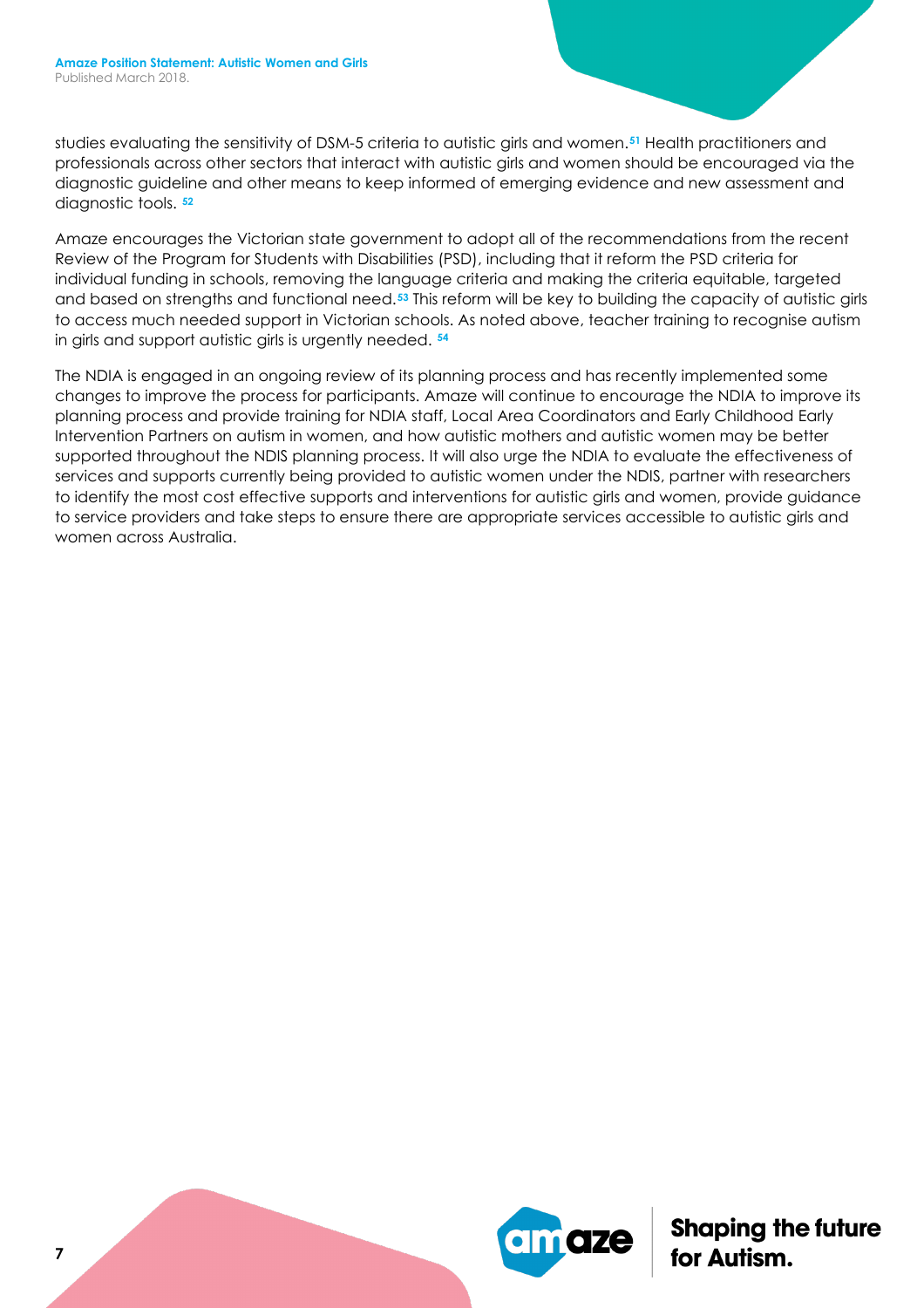

### **4. Key recommendations**

- **1.** The Victorian government adopt the recommendations in the Final Report to the *Inquiry into services for people with autism spectrum disorder*, to improve access to diagnoses, services and supports for autistic girls and women.
- **2.** The Commonwealth government endorse the national guideline for autism diagnosis developed by Autism CRC in collaboration with the National Disability Insurance Agency.
- **3.** Australian governments and/or the NDIA fund research into the specificity and reliability of screening and diagnostic tools for recognising autism in girls and women, including the development of new tools as appropriate.
- **4.** The NDIA take comprehensive steps to ensure that autistic women are better supported throughout the NDIS planning process, and that girls and women can access cost-effective supports and services.

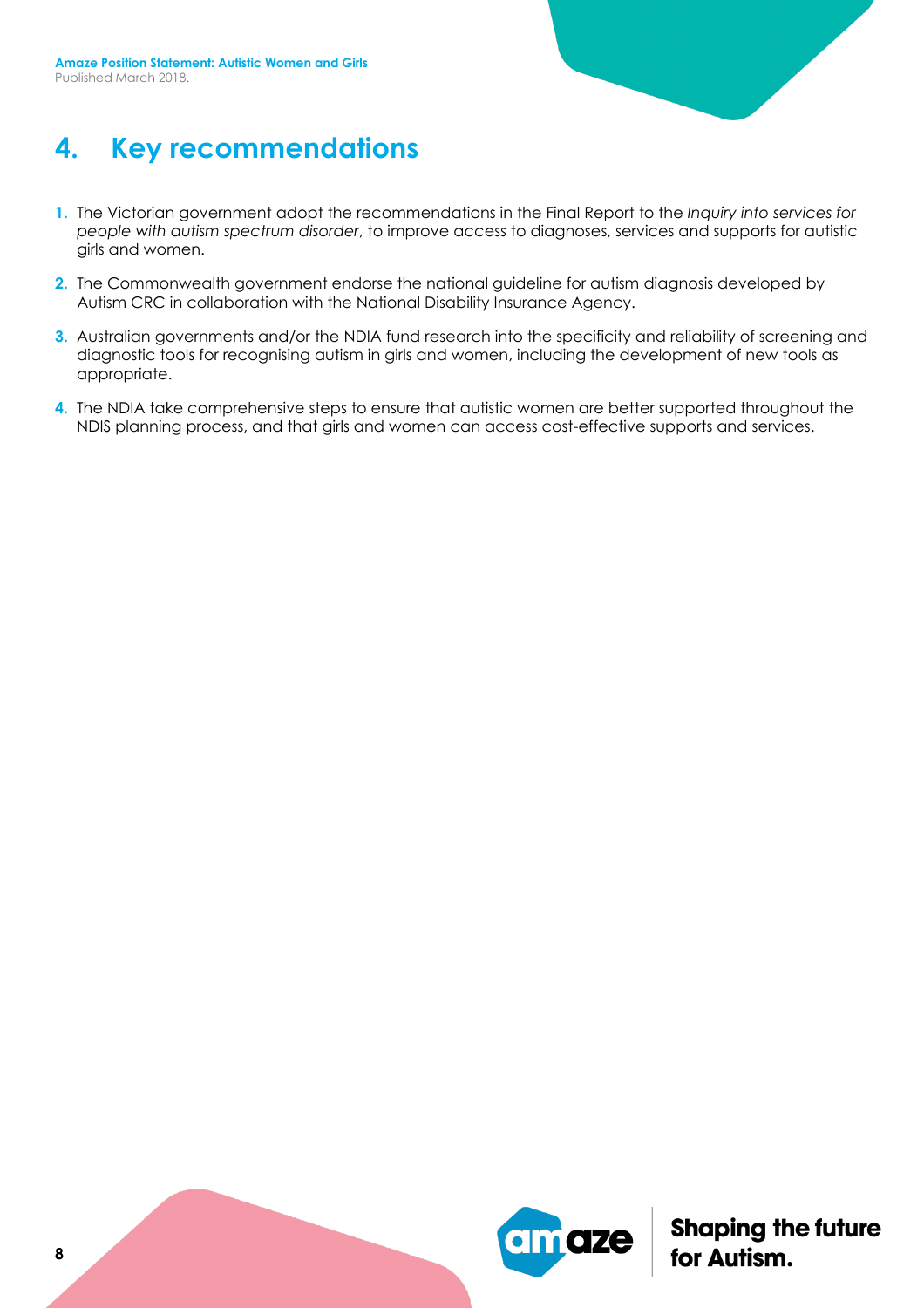### **Endorsed by:**





## **Attribution:**

This work should be referenced as: Amaze 2018, Position Statement – Autistic Women and Girls, available at www.amaze.org.au

**Amaze** 24 Drummond St, Carlton VIC 3053 PO Box 374, Carlton South VIC 3053 T 03 9657 1600 F 03 9639 4955 **E** info@amaze.org.au W amaze.org.au

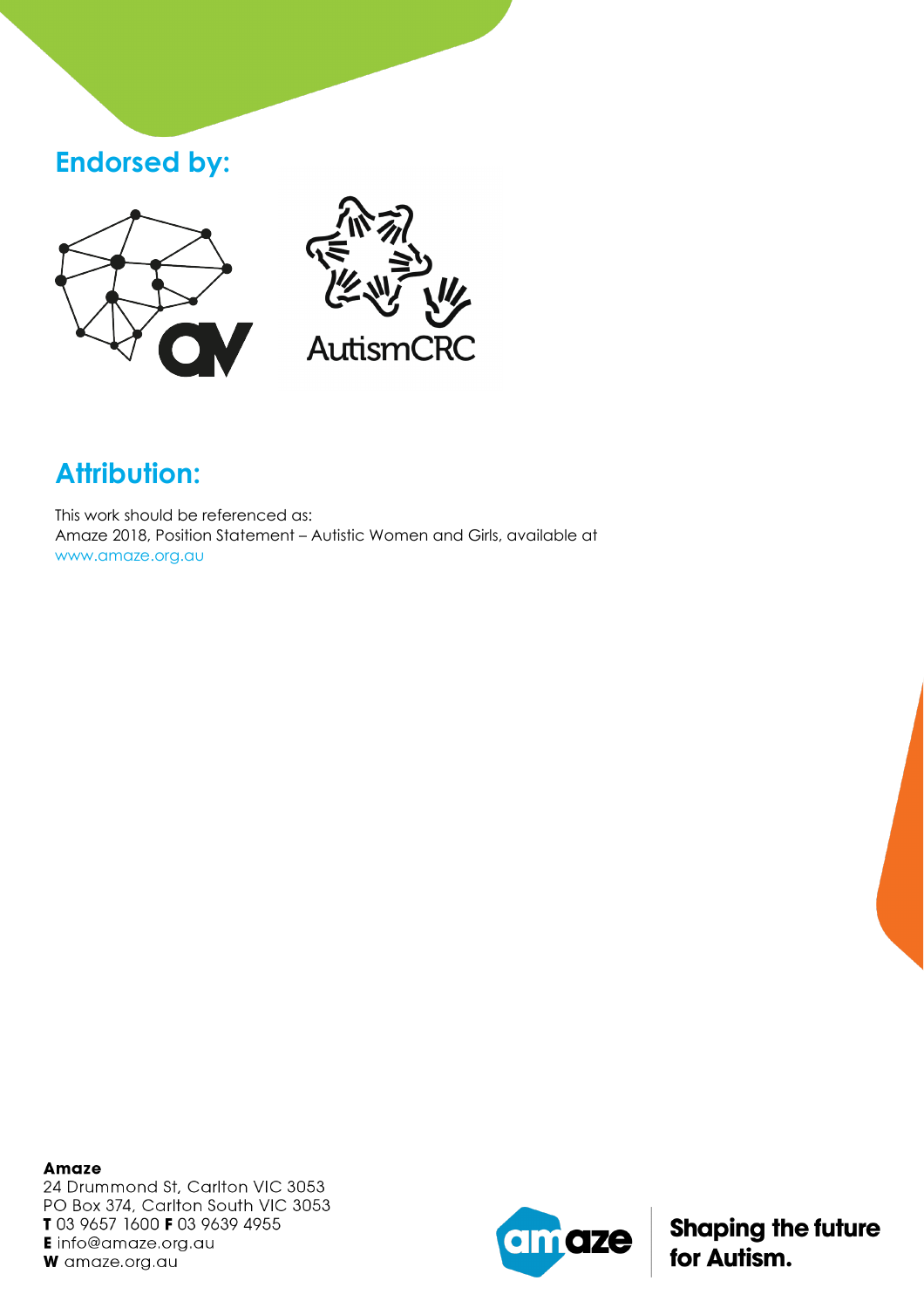### **5. References**

<sup>1</sup> Rivet T and Matson J 2011. Review of gender differences in core symptomatology in autism spectrum disorders, Research in Autism Spectrum Disorders, vol. 5, no. 3, pp. 957–976.

<sup>2</sup> Ibid.

<sup>3</sup> Loomes R et al 2017. What is the Male-to-Girls/women Ratio in Autism Spectrum Disorder? A Systematic Review and Meta-Analysis. J Am Acad Child Adolesc Psychiatry, vol 26, no, 6, pp. 466-474

<sup>4</sup> Fombonne E 2005. The changing epidemiology of autism. Journal of Applied Research in Intellectual Disabilities, vol 18, no. 4, pp.281- 294.

<sup>5</sup> Loomes R et al 2017. What is the Male-to-Girls/women Ratio in Autism Spectrum Disorder? A Systematic Review and Meta-Analysis. J Am Acad Child Adolesc Psychiatry, vol 26, no, 6, pp. 466-474; Dworzynski K et al 2012. How different are girls and boys above and below the diagnostic threshold for autism spectrum disorders?, Journal of the American Academy of Child & Adolescent Psychiatry, vol. 51, no. 8, 2012, pp. 788-797; Rivet T and Matson J 2011. Review of gender differences in core symptomatology in autism spectrum disorders, Research in Autism Spectrum Disorders, vol. 5, no. 3, pp. 957–976; Lai, M., et al 2015. Sex/gender differences and autism: Setting the scene for future research. Journal of the American Academy of Child and Adolescent Psychiatry, vol. 54, no, 1, pp. 11-24, available a[t https://www.ncbi.nlm.nih.gov/pmc/articles/PMC4284309/](https://www.ncbi.nlm.nih.gov/pmc/articles/PMC4284309/)

<sup>6</sup> Glidden D et al. 2016. Gender Dysphoria and Autism Spectrum Disorder: A systematic review of the literature. Sexual Medicine Reviews, vol 4, pp.  $3 - 14$ .

<sup>7</sup> Victorian Parliament 2017. Inquiry into Services for People with Autism Spectrum Disorder - Final Report. Family and Community Development Committee. June 2017. Available a[t https://www.parliament.vic.gov.au/fcdc/article/2588.](https://www.parliament.vic.gov.au/fcdc/article/2588)

<sup>8</sup> Ibid.

<sup>9</sup> Rutherford, M et al 2016. Gender ratio in a clinical population sample, age of diagnosis and duration of assessment in children and adults with autism spectrum disorder. Autism, vol. 20, no. 5, pp. 628 – 634; Novat N et al 2017.Maternal experience raising girls with autism spectrum disorder: A qualitative study. Child: Care, Health and Development, vol.43, no. 4, pp. 536-545.

10 Rivet T and Matson J 2011. Review of gender differences in core symptomatology in autism spectrum disorders, Research in Autism Spectrum Disorders, vol. 5, no. 3, pp. 957–976; Van Wijngaarden-Cremers PJ et al 2014. Gender and age differences in the core triad of impairments in autism spectrum disorders: a systematic review and meta-analysis. Journal of Autism and Developmental Disorders, vol. 44, no.3, pp.627-35

<sup>11</sup> See for example, Kirkovski M et al 2013. A review of the role of girls/women gender in AUTISM. Journal of autism and developmental disorders, vol. 43, no. 11, pp.2584-603; Dworzynski K et al 2012. How different are girls and boys above and below the diagnostic threshold for autism spectrum disorders?, Journal of the American Academy of Child & Adolescent Psychiatry, vol. 51, no. 8, pp. 788- 797; Rivet T and Matson J 2011, Review of gender differences in core symptomatology in autism spectrum disorders, Research in Autism Spectrum Disorders, vol. 5, no. 3, pp. 957–976; Van Wijngaarden-Cremers PJ et al 2014. Gender and age differences in the core triad of impariments in autism spectrum disorders: a systematic review and meta-analysis. Journal of Autism and Developmental Disorders, vol 44, no, 3, pp.627-35; Victorian Parliament 2017. Inquiry into Services for People with Autism Spectrum Disorder - Final Report. Family and Community Development Committee. June 2017. Available a[t https://www.parliament.vic.gov.au/fcdc/article/2588.](https://www.parliament.vic.gov.au/fcdc/article/2588)

<sup>12</sup> Blakemore M., Robertson G., et al. 2016. Multiple and intersecting forms of discrimination against autistic women – For the attention of the Special Rapporteur on Violence against Women. Contributing NGO's – Autism Asperger Advocacy Australia (A4), Autistic Self Advocacy Network of Australia and New Zealand, Autistic Women's Association, The Sisterhood Society Australia and Yellow Ladybugs. Available at<http://www.australianautismalliance.org.au/wp-content/uploads/2017/03/Autistic-Women.pdf>

<sup>13</sup> Ibid.

14 Altman L, Turk J 2016. Comparison of autistic profiles in young girls/womens and males with AUTISM: A review of the literature. Journal of the American Academy of Child and Adolescent Psychiatry, vol. 55, no. 10, p.106; Attwood T and Grandin T (eds) 2006, Asperger's and Girls, Future Horizons, Inc, Arlington Texas.

15 Altman L, Turk J 2016. Comparison of autistic profiles in young girls/womens and males with AUTISM: A review of the literature. Journal of the American Academy of Child and Adolescent Psychiatry, vol. 55, no. 10, p.106; Attwood T and Grandin T (eds) 2006, Asperger's and Girls, Future Horizons, Inc, Arlington Texas.

<sup>16</sup> Victorian Parliament 2017. Inquiry into Services for People with Autism Spectrum Disorder - Final Report. Family and Community Development Committee. June 2017. Available a[t https://www.parliament.vic.gov.au/fcdc/article/2588.](https://www.parliament.vic.gov.au/fcdc/article/2588)

<sup>17</sup> Autism Spectrum Australia (Aspect). We Belong: The experiences, aspirations and needs of adults with Asperger's disorder and high functioning autism April 2013.

18 Dworzynski K et al 2012. How different are girls and boys above and below the diagnostic threshold for autism spectrum disorders?, Journal of the American Academy of Child & Adolescent Psychiatry, vol. 51, no. 8, 2012, pp. 788-797

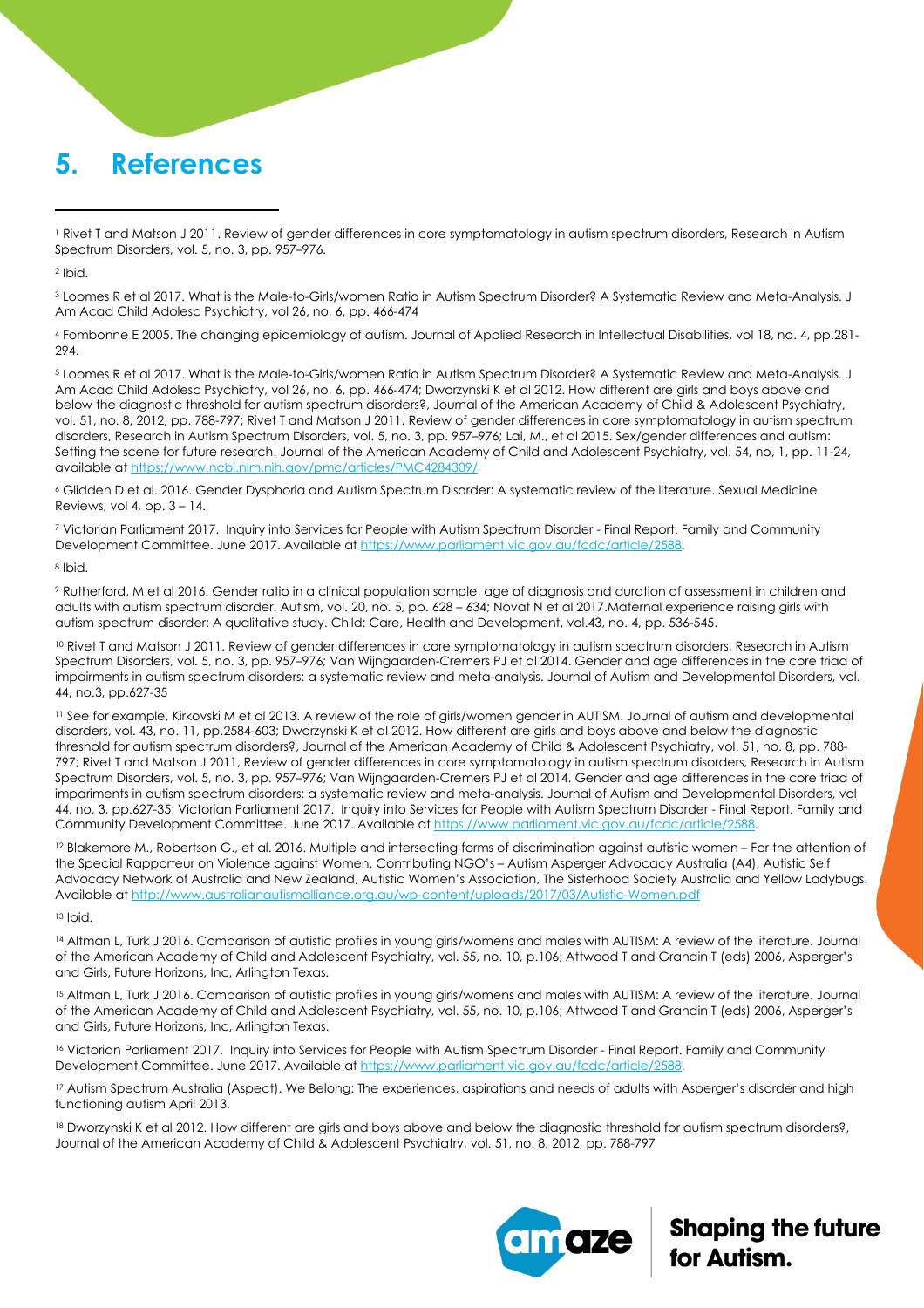<sup>19</sup> Koulas K., Blakemore M., Yellow Ladybugs 2016. Submission to United Nations Office of the High Commissioner for Human Rights, November 2016. Available a[t https://www.ohchr.org/Documents/Issues/Children/2030/YellowLadybugs.pdf](https://www.ohchr.org/Documents/Issues/Children/2030/YellowLadybugs.pdf)

<sup>20</sup> Dworzynski K et al 2012. How different are girls and boys above and below the diagnostic threshold for autism spectrum disorders?, Journal of the American Academy of Child & Adolescent Psychiatry, vol. 51, no. 8, 2012, pp. 788-797.

<span id="page-10-1"></span><span id="page-10-0"></span><sup>21</sup> Lai, M., et al 2015. Sex/gender differences and autism: Setting the scene for future research. Journal of the American Academy of Child and Adolescent Psychiatry, vol. 54, no. 1, pp. 11-24, available at [https://www.ncbi.nlm.nih.gov/pmc/articles/PMC4284309/;](https://www.ncbi.nlm.nih.gov/pmc/articles/PMC4284309/)  Rynkiewicz, A., et al 2016. An investigation of the 'girls/women camouflage effect' in autism using a computerized ADOS-2 and a test of sex/gender differences. Molecular Autism, vol. 7, no. 1,pp. 1-8, available at <https://molecularautism.biomedcentral.com/articles/10.1186/s13229-016-0073-0>

<span id="page-10-3"></span><span id="page-10-2"></span><sup>22</sup> Haney J 2015. Autism, Girls/womens, and the DSM-5: Gender Bias in Autism Diagnosis. October 2015. Social Work in Mental health. Available online vi[a https://www.researchgate.net/publication/283467413\\_Autism\\_Girls/womens\\_and\\_the\\_DSM-](https://www.researchgate.net/publication/283467413_Autism_Females_and_the_DSM-5_Gender_Bias_in_Autism_Diagnosis)[5\\_Gender\\_Bias\\_in\\_Autism\\_Diagnosis](https://www.researchgate.net/publication/283467413_Autism_Females_and_the_DSM-5_Gender_Bias_in_Autism_Diagnosis)

<span id="page-10-4"></span><sup>23</sup> Koulas K., Blakemore M., Yellow Ladybugs 2016. Submission to United Nations Office of the High Commissioner for Human Rights, November 2016. Available a[t https://www.ohchr.org/Documents/Issues/Children/2030/YellowLadybugs.pdf](https://www.ohchr.org/Documents/Issues/Children/2030/YellowLadybugs.pdf)

<sup>24</sup> Prior M et al 2011. A review of the research to identify the most effective models of practice in early intervention of children with autism spectrum disorders. Australian Government Department of Families, Housing, Community Services and Indigenous Affairs, Australia.

<span id="page-10-5"></span><sup>25</sup> Coombs E et al 2011, An investigation into the relationship between eating disorder psychopathology and autistic symptomatology in a non-clinical sample. British Journal of Clinical Psychology, 50(3), 326-338; Victorian Parliament 2017. Inquiry into Services for People with Autism Spectrum Disorder - Final Report. Family and Community Development Committee. June 2017. Available at [https://www.parliament.vic.gov.au/fcdc/article/2588.](https://www.parliament.vic.gov.au/fcdc/article/2588)

<span id="page-10-8"></span><span id="page-10-7"></span><span id="page-10-6"></span><sup>26</sup> Victorian Parliament 2017. Inquiry into Services for People with Autism Spectrum Disorder - Final Report. Family and Community Development Committee. June 2017. Available a[t https://www.parliament.vic.gov.au/fcdc/article/2588;](https://www.parliament.vic.gov.au/fcdc/article/2588) Altman L, Turk J 2016. Comparison of autistic profiles in young girls/womens and males with AUTISM: A review of the literature. Journal of the American Academy of Child and Adolescent Psychiatry, vol 5, no. 10, p.106; Koulas K., Blakemore M., Yellow Ladybugs 2016. Submission to United Nations Office of the High Commissioner for Human Rights, November 2016. Available at <https://www.ohchr.org/Documents/Issues/Children/2030/YellowLadybugs.pdf>

<span id="page-10-9"></span><sup>27</sup> Moar T., Yellow Ladybugs 2016. Submission to Victorian Parliament's inquiry into services for people with autism. Submission S117, available at

[https://www.parliament.vic.gov.au/images/stories/committees/fcdc/inquiries/58th/Autism/Submissions/S117\\_Yellow\\_Ladybugs.pdf](https://www.parliament.vic.gov.au/images/stories/committees/fcdc/inquiries/58th/Autism/Submissions/S117_Yellow_Ladybugs.pdf)

<span id="page-10-10"></span><sup>28</sup> Autism Program at Yale, 'Initiative for Girls and Women with Autism Spectrum Disorder. Yale School of Medicine. Available at [https://medicine.yale.edu/childstudy/autism/clinical\\_services/initiative/](https://medicine.yale.edu/childstudy/autism/clinical_services/initiative/)

<sup>29</sup> Yellow Ladybugs, se[e https://www.yellowladybugs.com.au/Event](https://www.yellowladybugs.com.au/Event)

<sup>30</sup> Robertson G et al 2016. Multiple and intersecting forms of discrimination against autistic women – For the attention of the Special Rapporteur on Violence against Women. Contributing NGO's – Autism Asperger Advocacy Australia (A4), Autistic Self Advocacy Network of Australia and New Zealand, Autistic Women's Association, The Sisterhood Society Australia and Yellow Ladybugs. Available at<http://www.australianautismalliance.org.au/wp-content/uploads/2017/03/Autistic-Women.pdf>

<span id="page-10-11"></span>31 Victorian Parliament 2017. Inquiry into Services for People with Autism Spectrum Disorder - Final Report. Family and Community Development Committee. June 2017. Available a[t https://www.parliament.vic.gov.au/fcdc/article/2588.](https://www.parliament.vic.gov.au/fcdc/article/2588)

<sup>32</sup> Blakemore M., Robertson G., et al. 2016. Multiple and intersecting forms of discrimination against autistic women – For the attention of the Special Rapporteur on Violence against Women. Contributing NGO's – Autism Asperger Advocacy Australia (A4), Autistic Self Advocacy Network of Australia and New Zealand, Autistic Women's Association, The Sisterhood Society Australia and Yellow Ladybugs. Available at<http://www.australianautismalliance.org.au/wp-content/uploads/2017/03/Autistic-Women.pdf>

<span id="page-10-13"></span><span id="page-10-12"></span><sup>33</sup> Blakemore M., Robertson G., et al. 2016. Multiple and intersecting forms of discrimination against autistic women – For the attention of the Special Rapporteur on Violence against Women. Contributing NGO's – Autism Asperger Advocacy Australia (A4), Autistic Self Advocacy Network of Australia and New Zealand, Autistic Women's Association, The Sisterhood Society Australia and Yellow Ladybugs. Available at<http://www.australianautismalliance.org.au/wp-content/uploads/2017/03/Autistic-Women.pdf>

<span id="page-10-14"></span><sup>34</sup> Blakemore M., Robertson G., et al. 2016. Multiple and intersecting forms of discrimination against autistic women – For the attention of the Special Rapporteur on Violence against Women. Contributing NGO's – Autism Asperger Advocacy Australia (A4), Autistic Self Advocacy Network of Australia and New Zealand, Autistic Women's Association, The Sisterhood Society Australia and Yellow Ladybugs. Available at<http://www.australianautismalliance.org.au/wp-content/uploads/2017/03/Autistic-Women.pdf>

<span id="page-10-16"></span><span id="page-10-15"></span><sup>35</sup> Evidence from Ms Stacey Smith to Victoria's Inquiry into services for people with autism – Public Hearing, Geelong, 19 September 2016, transcript of evidence, pp. 2 – 3.

<span id="page-10-17"></span><sup>36</sup> Ibid.

<sup>37</sup> Victorian Parliament 2017. Inquiry into Services for People with Autism Spectrum Disorder - Final Report. Family and Community Development Committee. June 2017. Available a[t https://www.parliament.vic.gov.au/fcdc/article/2588.](https://www.parliament.vic.gov.au/fcdc/article/2588)